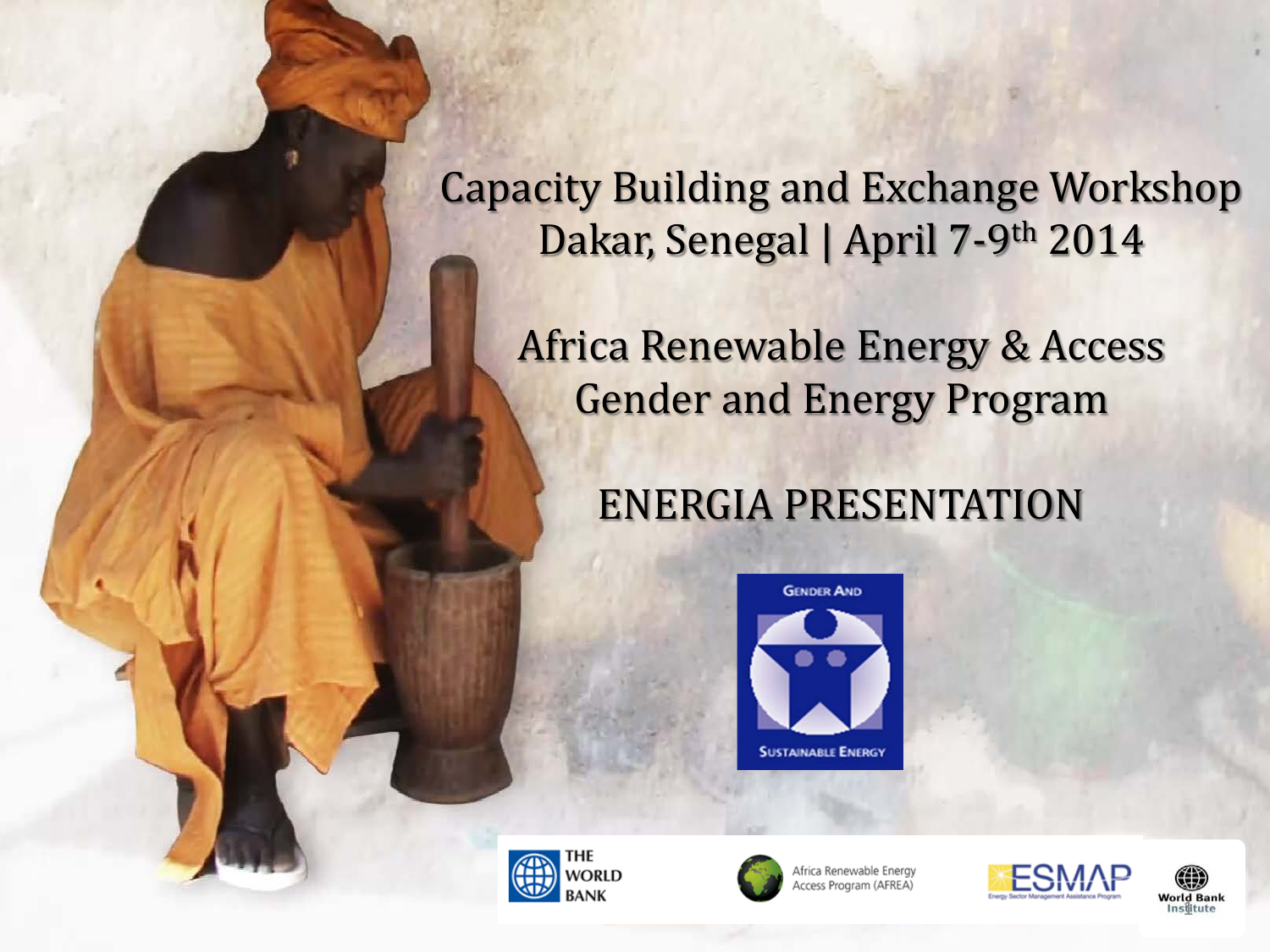## ENERGIA & SE4ALL



- ENERGIA is one of the Civil Society representatives on the SE4ALL Advisor Group
- ENERGIA emphasises that the nexus between women and energy goes beyond cooks stoves and health to included women economic empowerment
- €5.6 million programme supported by Norad, Sida and MoF Finland aims to contribute to women's economic empowerment by scaling up proven business models that strengthen the capacity of women's micro and small enterprises to deliver energy products and services to more than 1,000,000 consumers by 2017
- A £4.5 million programme supported by DFID that aim to advance knowledge, research, evidence gathering and dissemination, and raising public awareness on the importance of energy access for women and girls by 2019.
- Contribute to the UK-led campaign on clean energy, women & girls as part of the decade on SE4ALL
- Contribute to SE4ALL global tracking on indicators for women's economic empowerment.

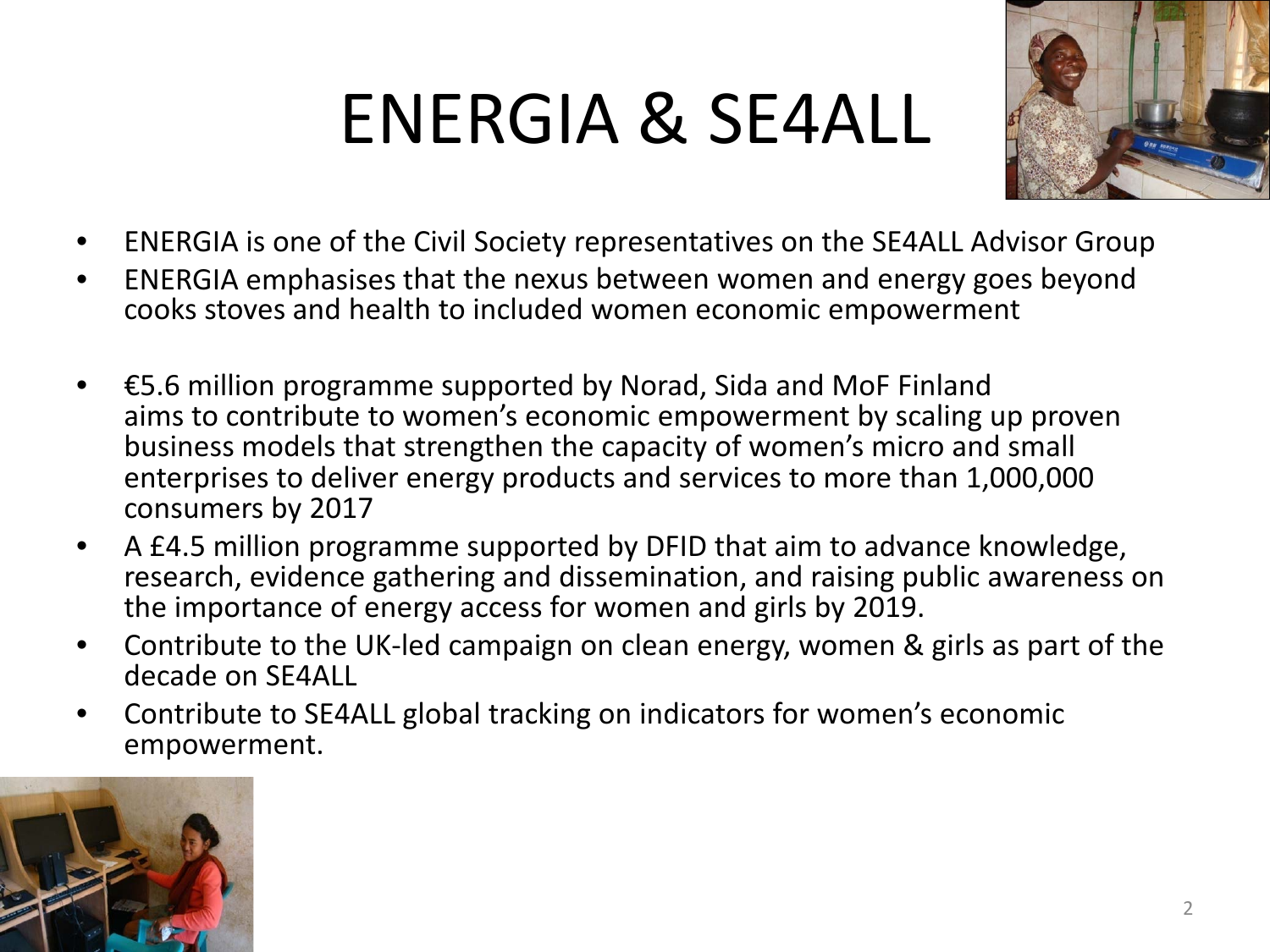

## ENERGIA Joy Clancy, Principal Investigator

| <b>Issue</b>                                             | <b>BUILDING THE EVIDENCE BASE FOR</b><br><b>IMPROVING ENERGY INVESTMENTS EFFECTIVENESS</b><br><b>BY</b><br><b>TAKING A GENDERED APPROACH</b>                                     |
|----------------------------------------------------------|----------------------------------------------------------------------------------------------------------------------------------------------------------------------------------|
| <b>Outcome Evidence</b>                                  | body of independent empirical evidence about the impacts of energy<br>interventions on socio-economic outcomes is small, even smaller for<br>gender disaggregated                |
| What we do know                                          | evidence that exists shows that the same energy service has different<br>social or economic outcomes for women and men                                                           |
| What we don't know                                       | which interventions work best for women and this increases the risk to<br>public and private investments aimed at benefitting women and girls -<br>with implications for SE4ALL. |
| Increased demand for<br>evidenced based<br>policy making | DfiD is funding major 4 year research programme on finding the<br>evidence.                                                                                                      |
| Objective                                                | generate new knowledge and close gaps                                                                                                                                            |